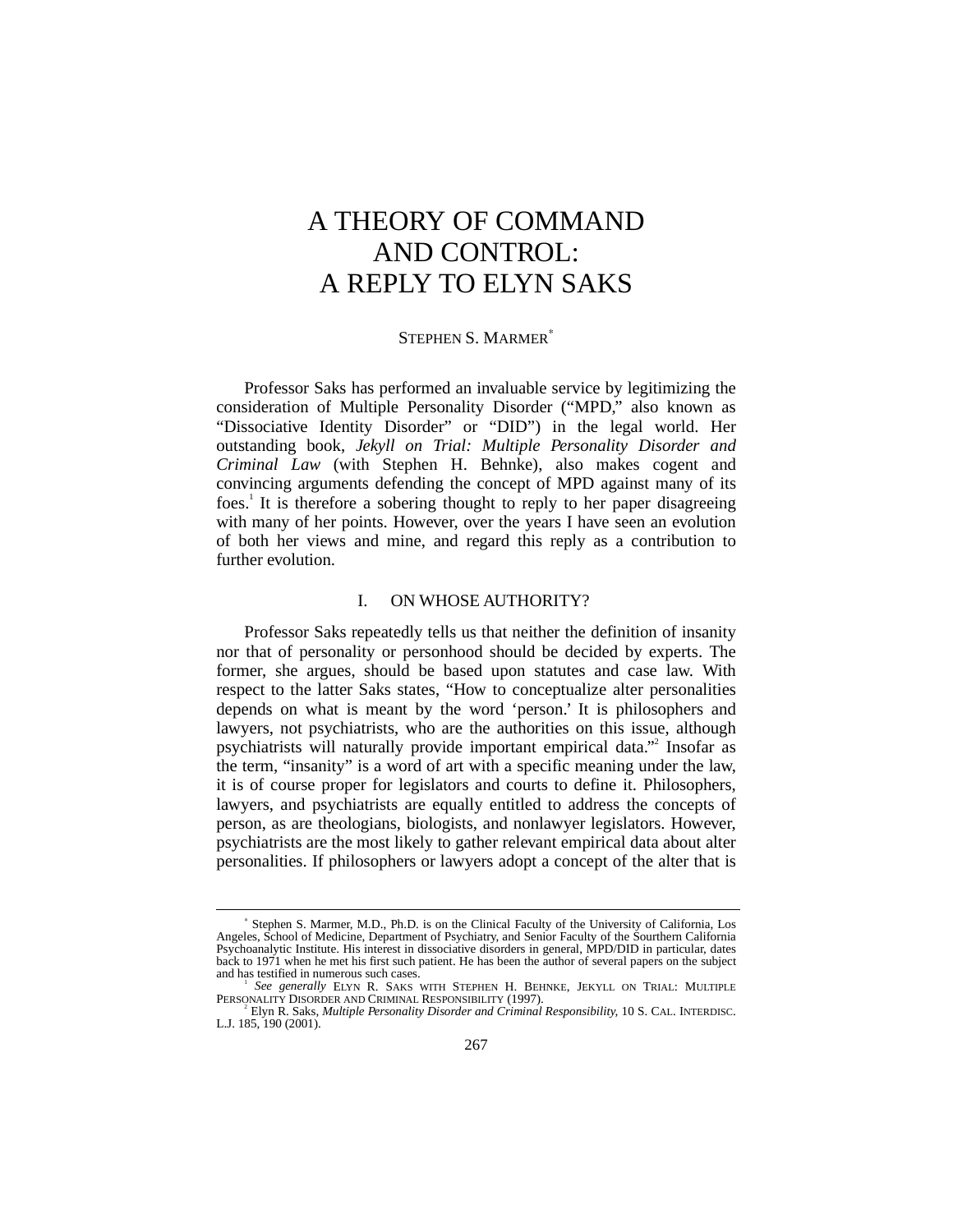incompatible with that of psychiatry, the concept is likely not to be very robust, and may be profoundly misleading.

#### II. MIND AND BODY

For example, Saks states that philosophers distinguish between two kinds of theory of personal identity, bodily and psychological. Yet both developmental psychology and neuropsychiatry hold that it is impossible to separate personal identity from either the physical body or the psychological.<sup>3</sup> Freud believed that the ego was, first of all, a bodily ego.<sup>4</sup> Developmentalists from Spitz to Stern see the growth of the psychological out of the bodily.<sup>5</sup> Neuroscientists tell us that the psychological mind itself is not merely a person's memories, thoughts, and histories, but their brain chemicals as well.<sup>6</sup> Saks herself seems to see this when she says, "The idea that several people could inhabit the same body is perhaps too out-ofaccord with common intuitions for the law to embrace." Even the example of the Siamese twins is instructive. Here there are clearly two brains, two personalities, two centers of intention, with less than two separate bodies. The twins would not go to prison, but because they share some body parts that cannot be separated, the healthy twin would be remanded to some nonretributive institution if the homicidal twin remained dangerous. Aside from the question of whether the innocent twin would consider this socalled nonretributive institution (presumably a high security unit in a psychiatric hospital) punitive, this example shows how hard it is to separate mind and body.

Let me turn to the example of Pete and Paul. Pete is slipped a pill that affects his mind by changing his neurochemistry in some profound way. Paul is the mean, vicious criminal Pete has been turned into. Paul murders someone and is caught, but the pill wears off just as Paul is jailed. Should Pete be punished? Saks says no. But does it make a difference if Pete himself took the pill, rather than having been slipped the pill by an evil scientist? Perhaps if Pete took the pill, not knowing what its effects would be, and if Pete disappeared completely while being replaced by Paul, he should not be punished. But if Pete knew he was taking an evil pill, and Paul committed a murder, would Pete be guilty of murder, or merely be an accessory? Or consider this variation: Pete has an unusual neurochemical

 $\frac{1}{3}$ THE IDENTITIES OF PERSONS 1 (Amelie O. Rorty ed., 1976).

SIGMUND FREUD, THE EGO AND THE ID 26 (1989).

*See, e.g.*, DANIEL STERN, THE INTERPERSONAL WORLD OF THE INFANT 73 (1985); RENE SPITZ, THE FIRST YEAR OF LIFE 73, 103 (1965).<br><sup>6</sup> RHAWN JOSEPH, NEUROPSYCHIATRY, NEUROPSYCHOLOGY, AND CLINICAL NEUROSCIENCE:

RHAWN JOSEPH, NEUROPSYCHIATRY, NEUROPSYCHOLOGY, AND CLINICAL NEUROSCIENCE: EMOTION, EVOLUTION, COGNITION, LANGUAGE, MEMORY, BRAIN DAMAGE, AND ABNORMAL BEHAVIOR 441, 564 (1996); JAAK PANKSEPP, AFFECTIVE NEUROSCIENCE, THE FOUNDATIONS OF HUMAN AND ANIMAL EMOTIONS 309 (1998).

Saks, *supra* note 2, at 190.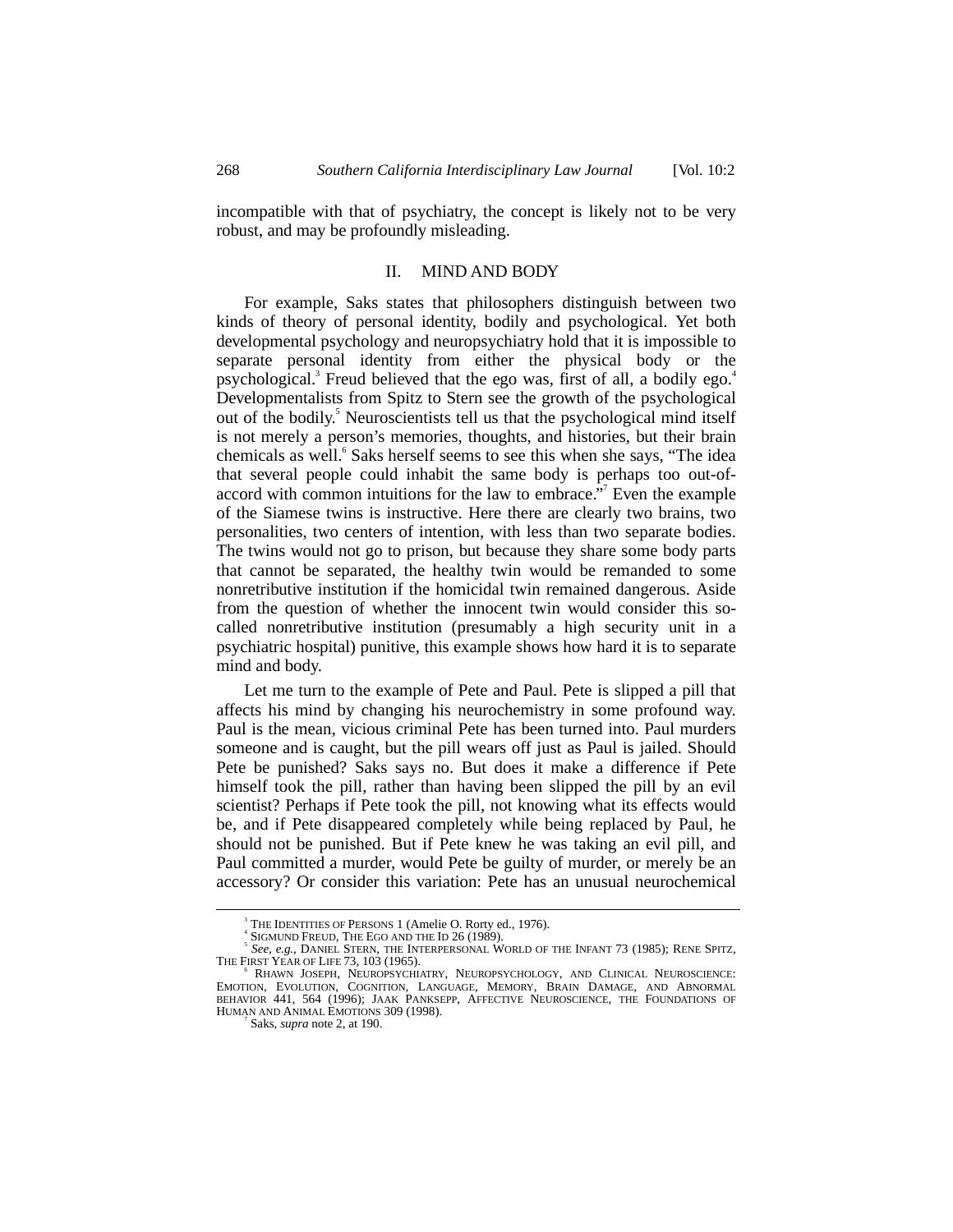abnormality. On his 40th birthday, his brain chemistry changes, he turns into Paul for a single day, and then turns back into Pete. What is his responsibility? What if his brain chemistry changes once a month? What if his brain chemistry changes at unpredictable intervals? The latter two examples begin to resemble a defense based on hormonal changes in the first instance and bipolar disorder in the second. The only significant difference is that in Saks' example, Pete is not present when Paul is. It is the presumption that there is an impenetrable barrier between them that is critical. But if the Pete who is euthymic is unable to stop the Pete who is manic or the Pete who is depressed; or if the euthymic Pete is not accessible when in a "manic Pete" state, is there really a functional difference? What if Pete were bipolar, and habitually referred to himself, when manic, by the nickname, "Paul?" Why wouldn't bipolar disorder create involuntariness similar to MPD?

#### III. DISSOCIATION AND RESPONSIBILITY

In her next section, Saks considers criminal responsibility if alters are nonpersonlike parts of a deeply divided person. She is correct to assert that this is the view that most clinicians hold. She asserts, "[I]f dissociative phenomena ordinarily lead to exoneration, why not MPD, the paradigm of dissociation?"<sup>8</sup> For this assertion to hold, Saks must demonstrate that MPD is like sleepwalking, hypnosis, posthypnotic phenomena, and certain epileptic states. The most common dissociative state, depersonalization, does not ordinarily lead to exoneration.

She gives three reasons why dissociative consciousness should lead to nonresponsibility. First, an innocent alter should not be punished. Second, significant parts of the self are not brought to bear on the act, thus rendering the actor fully present as a practical reasoner. "Third, responsibility arguably requires a relatively integrated self." The weakness in this view is betrayed by the argument given in its behalf. Saks asks us to imagine another pill that erects impenetrable amnestic barriers between a person's anger and all of the internal forces that are capable of restraining that anger. She states that this is different from the case of someone simply in a strong emotional state. Here she comes closest to my own view, based heavily on clinical experience. The factor that determines nonresponsibility is the degree of the amnestic barriers and the extent of separation among the alters. But how different are ordinary people with different personstates from people with MPD?

 $\overline{\phantom{a}}$ *Id.* at 193.

<sup>&</sup>lt;sup>9</sup> *Id.* at 194.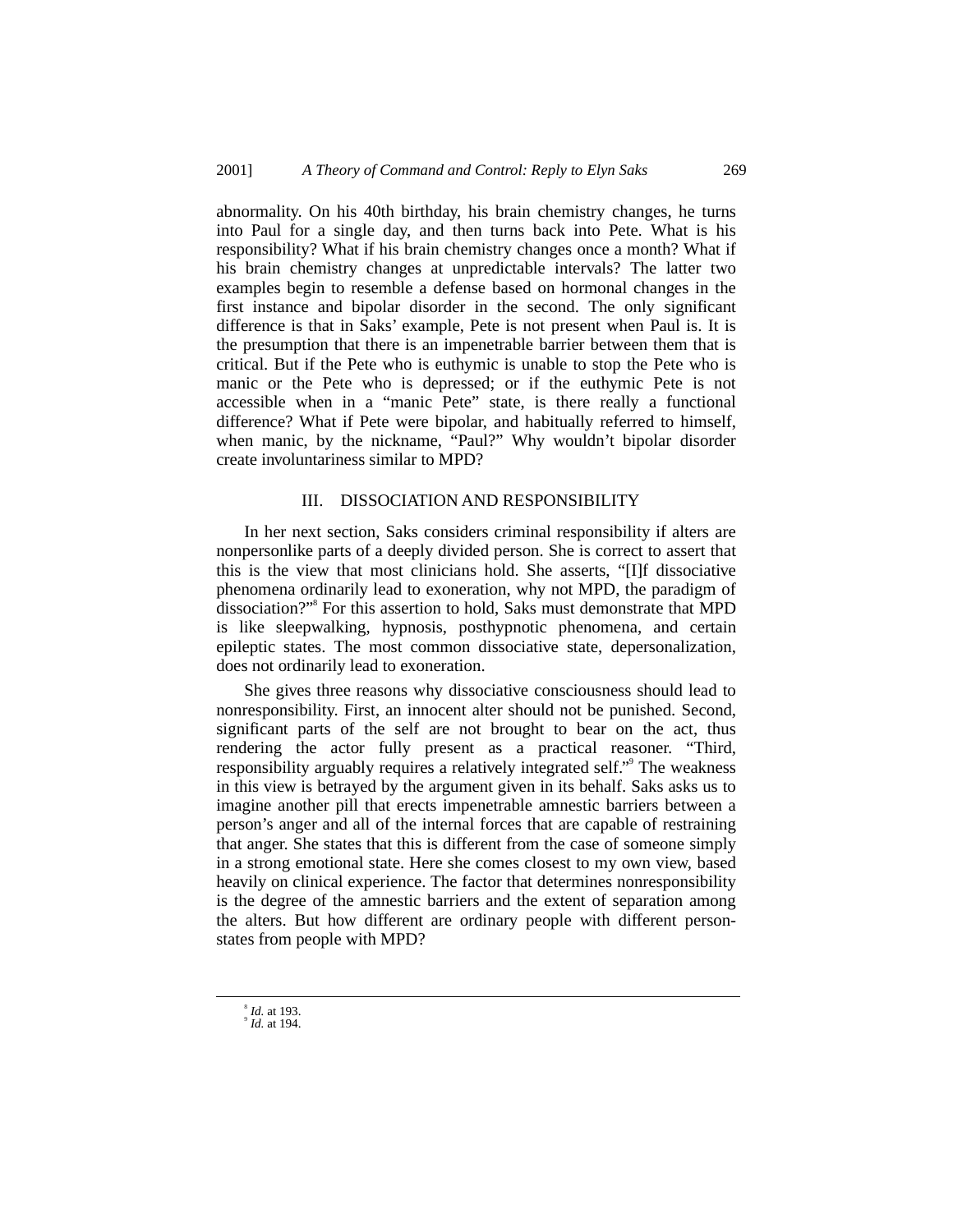How many times does ordinary language acknowledge that people are both continuous and discontinuous? Has anyone said, "I'm sorry about what I said or did; I wasn't myself yesterday"? If you weren't yourself, who were you? Or what about the phrase, "I guess I just lost it when I broke the vase"? What did the person lose? If it was the capacity to restrain the bad act, if only for a second, then isn't there a person-state that passes Saks' test for nonresponsibility? Saks does indeed address this problem in the section *Proposed Rule*:<sup>10</sup>

While multiples are often nonresponsible, in whatever way we construe their alter personalities, there are nevertheless two occasions when multiples should be found responsible. First, they should be responsible when *all* of their alters know about and acquiesce in a crime, unless only a trivial number of very fragmentary alters do not . . . . I would find acquiescence if there is any act of complicity, or where the alter knows about the crime and can prevent it without undue danger or effort, but does not attempt to do so. . . . Second, when multiples are so organized that it is just to hold them on a theory of corporate criminal liability, I would do so, provided that the alters act within the scope of their authority and with an intent to benefit the whole. In this case, a multiple's liability should be mitigated because some of the alters will only be guilty of 'negligent delegation' not of the principal offense.<sup>11</sup>

This last point tells us that if Pete took the mind-changing pill to allow Paul to murder Pat, because Pete thought that Pat might harm him in some way, then Paul might be guilty of murder; but Pete would only be guilty of a lesser offense, and liability would be mitigated but not erased. In such a case, Pete might escape prison, because "we do not imprison corporate officers for corporate acts." 12

## IV. SOME CLINICAL PERSPECTIVES

My clinical experience is that very few people with MPD have impenetrable amnestic barriers. There is some significant degree of coconsciousness in most people with MPD. For example, it is nearly always the case that a rescuing alter intervenes to prevent death in a suicide attempt. Many MPD patients who are parents are able to intercede to prevent an angry alter from harming their children (unfortunately, there are some who are not). As to the corporate criminal liability comparison, it is almost always the case that each alter believes that they are acting for the benefit of the whole, as each in good faith understands it. The person created alters, in the first place, for the benefit of the whole system.

<sup>&</sup>lt;sup>10</sup> *Id.* at 195.<br><sup>11</sup> *Id.* <sup>12</sup> *Id.*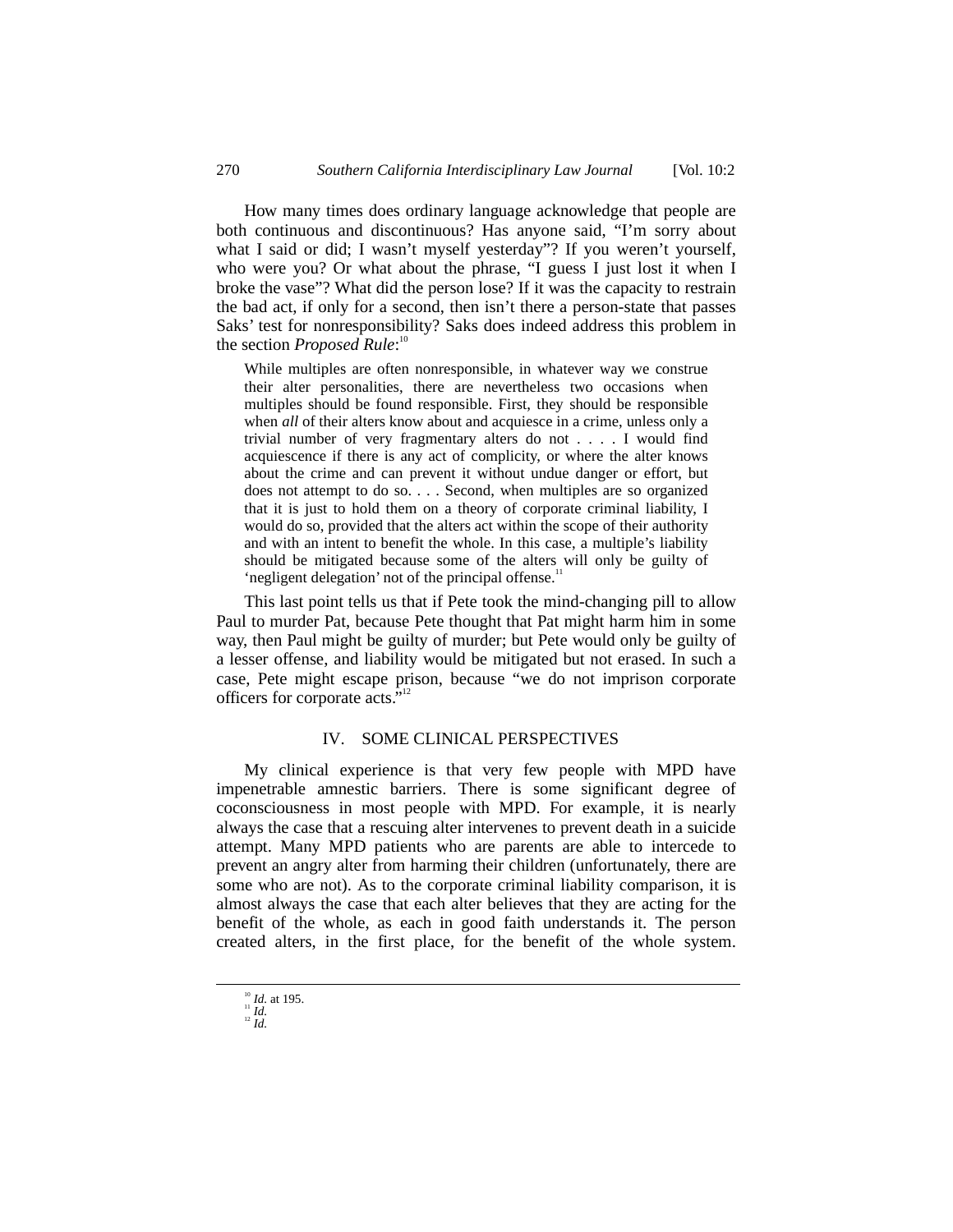Generally, all alters act principally in the sphere of their expertise and authority.

Saks does recognize that "[c]ases in which a multiple would be found responsible under this rule are not rare."<sup>13</sup> I contend that in the clinical world this variation is more common than the impenetrable walls. In recognition of this, Saks does not propose a rule of rebuttable presumption of nonresponsibility for people with MPD.

#### V. INNOCENT ALTERS AND DIMINISHED CAPACITY

Next, I want to turn to the question of innocent alters. The examples of the Siamese twins and of Pete and Paul are compelling. To the extent that a person with MPD resembled those two cases, it would also be inappropriate to imprison the innocent alters to punish the guilty ones. I believe that, in clinical situations, MPD patients do not often resemble those cases. But there are theoretical problems in addition to the practical clinical ones. Saks says that if there is collusion or acquiescence by all the alters, the person with MPD would be found responsible. She then says that there can be a "trivial number of very fragmentary alters" who do not acquiesce and the person would still be responsible.<sup>14</sup> What is the difference between a fragmentary alter and an alter? Is it time in control? If so, what do we do with patients who report thousands of alters? Clearly, none of them can be in control for very much time. Does it rest on the complexity of the alter structure? The more an alter possesses sufficient complexity, the more likely that there will be coconsciousness and the capacity to intercede in the acts of other alters.

If the avoidance of punishing innocent alters is of prime importance in Saks' proposal, what do we do with the person with MPD who creates new alters after the crime has been committed? Suppose, for example, that a murderer has three personalities, Joe, Jim, and John. Joe planned a robbery; Jim emerged when confronted by the shopkeeper, and committed a murder, all of which was cheered on by John. All three know what happened and cooperate in attempting to evade capture. The police take a few weeks to apprehend the perpetrator, and by the time they catch him, Jay has been created. At first, Jay knows nothing of the crime. During the eighteen months it takes to come to trial, Jay overhears conversations with the police, with the lawyers, and with the examining psychiatrists, and thus learns about the murder. Jay is mortified that Joe, Jim, and John committed such an act. Jay is even more innocent, if that is possible, than an alter cowering in the background at the time of the murder, for he was nowhere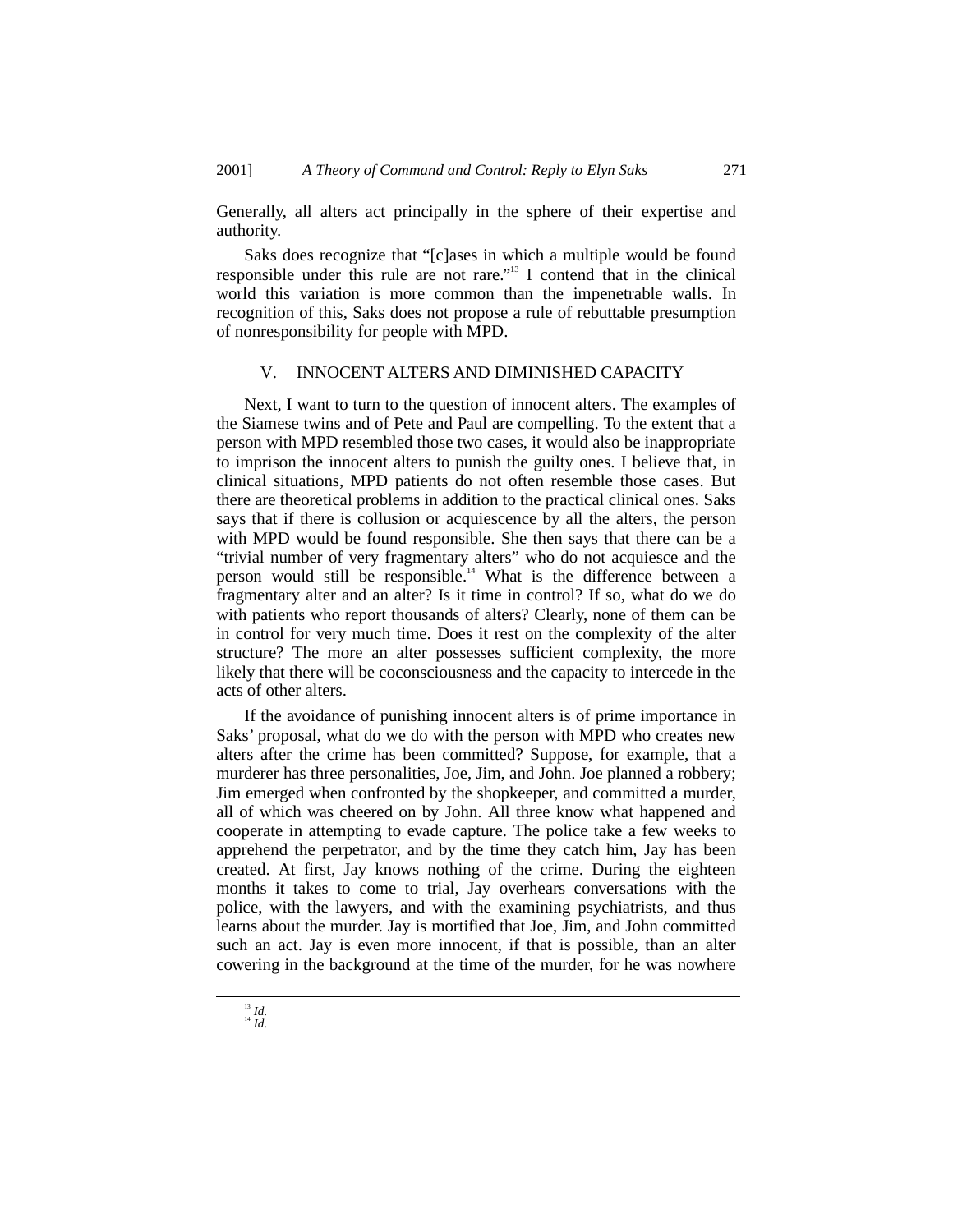near the crime scene in either space or time. Do we let Joe/Jim/John free so that we don't thereby punish innocent Jay? If so, how do we prevent this mechanism from being used by people to avoid consequences?

How would Saks' theory handle this variation? A crime is committed by four alters in collusion, three others know about it but feel unable to stop it, and two more do not know about it. While awaiting trial the person has the opportunity to be treated by an expert in dissociation. Excellent therapy brings about complete integration. There is no longer a separate innocent alter. Is this individual responsible or not? If Saks' application of the Blackstone maxim of letting the guilty go free in order not to punish the innocent is a primary consideration, then the person with MPD who manufactures an innocent alter after the crime should not be punished, whereas the one whose formerly noncomplicit alters have been integrated with the guilty ones and therefore no longer exist as separate innocents, should be punished.

Here Saks and I differ significantly. She sees the nonpersonlike parts of a divided person as still possessing sufficient personlike qualities that they are separate: one part can be innocent while another part is guilty. I see alters as mental constructs which are integral parts of a single person. Frank Putnam affirms this when he states, "Alter personalities are not separate people . . . . They are best conceptualized as examples of a fundamental and discrete unit of consciousness, the behavioral state."<sup>15</sup> He then compares the presence of alters to the behavioral and affective shifts that occur in bipolar illness.<sup>16</sup> Richard Gottleib makes a similar argument.<sup>17</sup>

The critical point for me is not the existence of alters, which I view as states within a single person, but the capacity of the alters to influence behavior across mental states. "Command and control" of actions is the central element in my assessment. Thus I would find Joe/Jim/John/Jay responsible and guilty, because at the time of the crime the key parts of the system cooperated in the murder; that Jay, who was created later, is "innocent" would not be persuasive. On the other hand, in my second example, the person might be able to be held nonresponsible even though, by the time of the trial, there were no longer any innocent alters. More important for me would be the question of the relative knowledge and strength within the system at the time the crime was committed.

<sup>&</sup>lt;sup>15</sup> Frank Putnam, *Discussion: Are Alter Personalities Fragments or Figments*? 12<br>PSYCHOANALYTIC INQUIRY 95–111 (1992).

<sup>&</sup>lt;sup>16</sup> Id.<br><sup>17</sup> Richard M. Gottleib, *Does the Mind Fall Apart in Multiple Personality Disorder? Some Proposals Based on a Psychoanalytic Case*, 45 J. AM. PSYCHOANALYTIC ASS'N 907–32 (1997).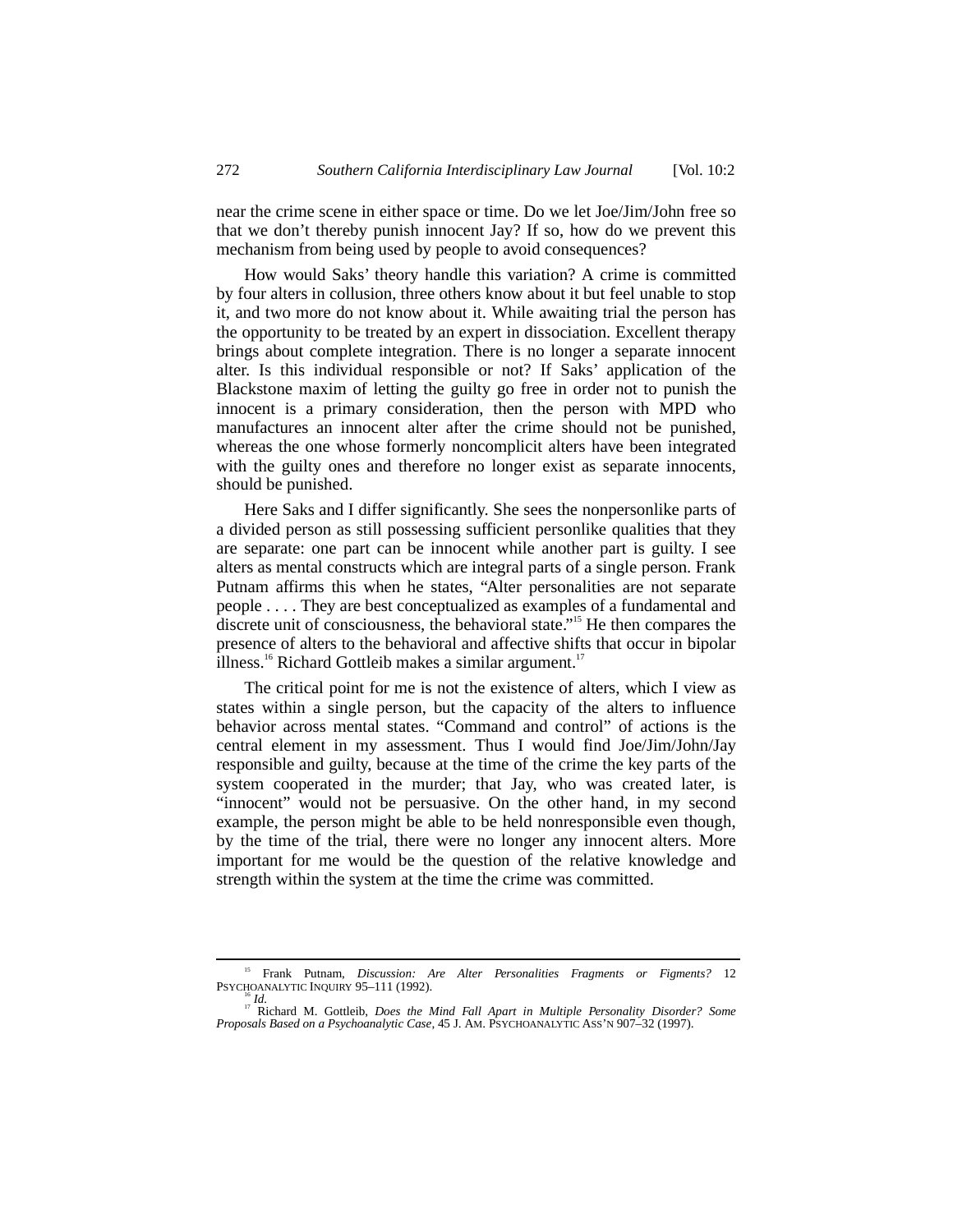#### VI. RESPONSIBILITY

On the issue of the therapeutic versus the criminal law context, I agree with Saks that the standard of legal responsibility should not be based solely on what is therapeutic for patients. On the other hand, the clinical presumption of responsibility is based on the understanding that MPD is a complex system designed to protect and promote the interests of the whole person. Alters come into being to be responsible for emotions, memories, and actions for the purpose of problem solving and survival. Alter systems are designed to be cooperative for the good of the whole. Where they go wrong is that they do not adapt quickly enough to improved conditions of adulthood. But alter systems are not static either. Problems of amnestic barriers and coconsciousness are more quantitative than qualitative. The presence of amnesia and the conceptualization of an alter as separate from other alters tell only part of the story. The system as a whole is a complex structure with an underlying unity. For this reason I am in more accord with a theory of mitigation rather than a theory of nonresponsibility.

### VII. SOME ADDITIONAL STANDARDS

Here I would like to interject some thoughts about the criteria that I would find useful in determining that an individual with MPD is not criminally responsible. First, there must be some corroborating evidence that the MPD existed prior to the time the crime was committed, preferably dating back to childhood. Second, there has to be a sufficient amount of time to observe the individual to note the consistency of alter states. Third, the alter or alters who committed the acts in question must be able to describe what they did. Fourth, the "command and control" of the entire system must be assessed. To qualify for nonresponsibility, the individual must have significant dissociative barriers that prevent key alters from interceding to prevent the acts, or that prevented them from knowing that the acts were taking place. Witness alters who knew about, but could not stop, the acts in question must be evaluated to see if their inability was genuine or a form of passive acquiescence. I would require evidence that the alters had been unable to influence each other in the past. A pattern of alter coconsciousness and ability to influence each other in the past would lead me to assume that alters could have interceded to stop a crime, but chose not to. Fifth, in this evaluation, I would regard most minor alters and most clone alters as equivalent to Professor Saks' fragmentary alter concept. My working assumption would be that coconsciousness and ability to influence generally exists, and I would need to see that it did not exist in the particular individual being evaluated. Sixth, whether the diagnosis of MPD would be a factor in nonresponsibility or in mitigation of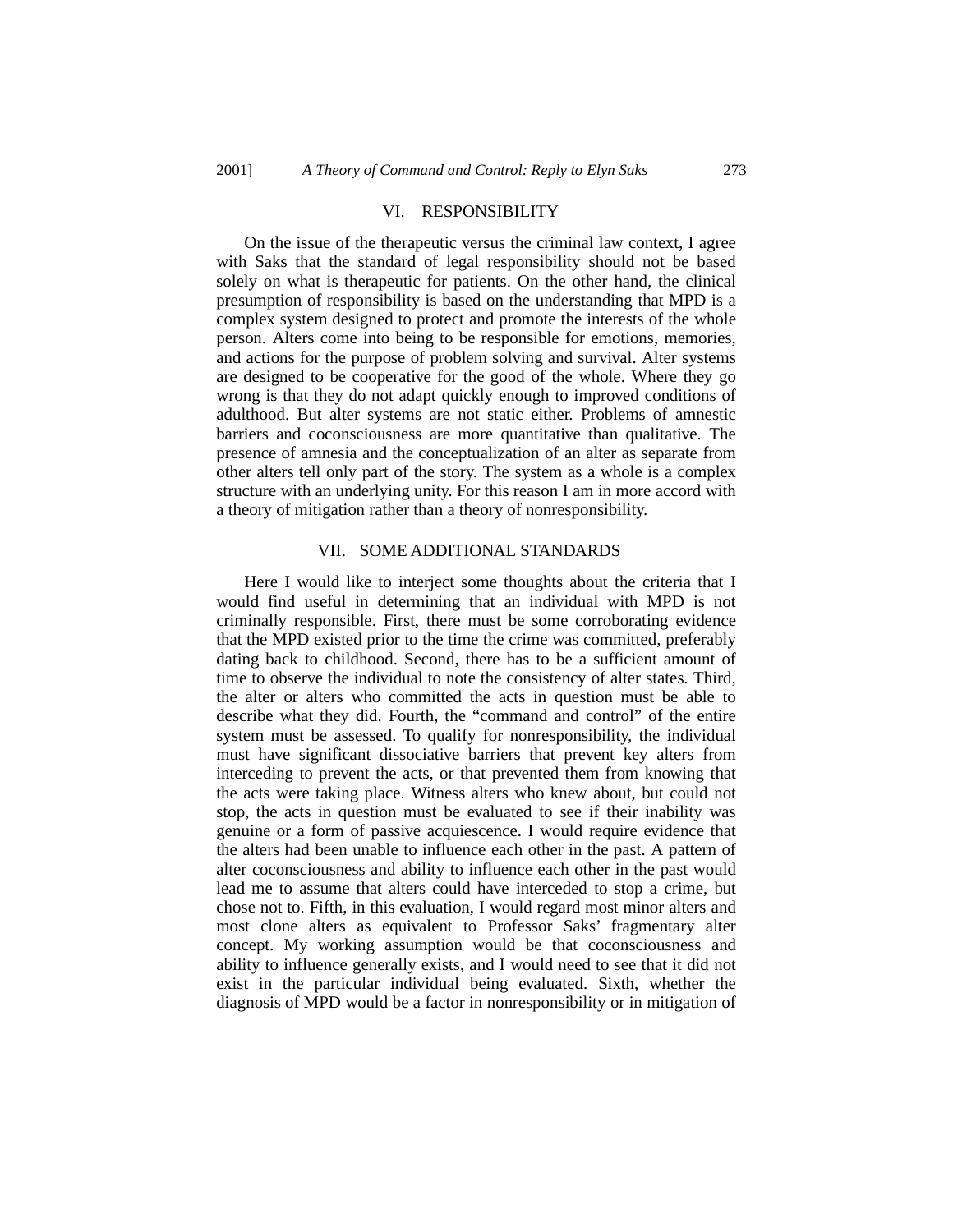sentencing would depend on the quality and quantity of the ability or lack thereof to know about and to influence the actions in question. Intermediate degrees of dissociative barriers might qualify for mitigation even if they did not reach the threshold for nonresponsibility.

Conceptually, I come closest to agreeing with Professor Saks' third formulation of the nonpersonlike parts of a deeply divided person. Responsibility, mitigation, or nonresponsibility then rests on the quality and quantity of the dissociation and its impact on communication and control internally. It is not that the alters have a separate and semiautonomous existence. It is that the person, as a whole, did not have all the ingredients with which to understand and restrain the criminal act in question.

I agree with the modification regarding "corporate responsibility," except that Saks has not convinced me not to imprison in such cases. After all, the individual might be analogized to a corporation, but in the end they are a single person, albeit deeply divided.

# VIII. OTHER CONCERNS

Finally, I would like to raise some other general concerns. If persons with MPD are considered to be separate people, as in the first conceptualization, or separate personlike entities, as in the second, what are the consequences for the rest of the law? I realize that Professor Saks was focusing only on criminal responsibility. If we accept any theory that is not based on the ultimate unity of the person, we may be inviting a host of problems greater than the ones Saks is trying to solve in her paper. To the extent that any part of the law regards alters as separate and personlike, that will affect the person's status in other areas. For example, if an individual can be held nonresponsible for a criminal act, can they be held nonresponsible for a noncriminal act? If only one alter gets married and the other alters did not consent because they were unable to intervene, does that invalidate the marriage? Is it possible for a majority of alters (as measured either by degree of control or by numbers) to invalidate a contract? What about a minority of alters? Even the third conceptualization of a deeply divided person with nonperson-like alters who are separate enough to be considered individually opens the door to those problems. While recognizing that these papers focus on criminal responsibility, I do not believe that any of the "alters are personlike" approaches should be adopted before considering wider implications across the law. The conceptual path we travel to get to the question of criminal responsibility in MPD is critical. That is one reason that I prefer a concept of a single person whose multiplicity may cause a diminished capacity due to the inaccessibility of crucial internal knowledge and control. The alternative